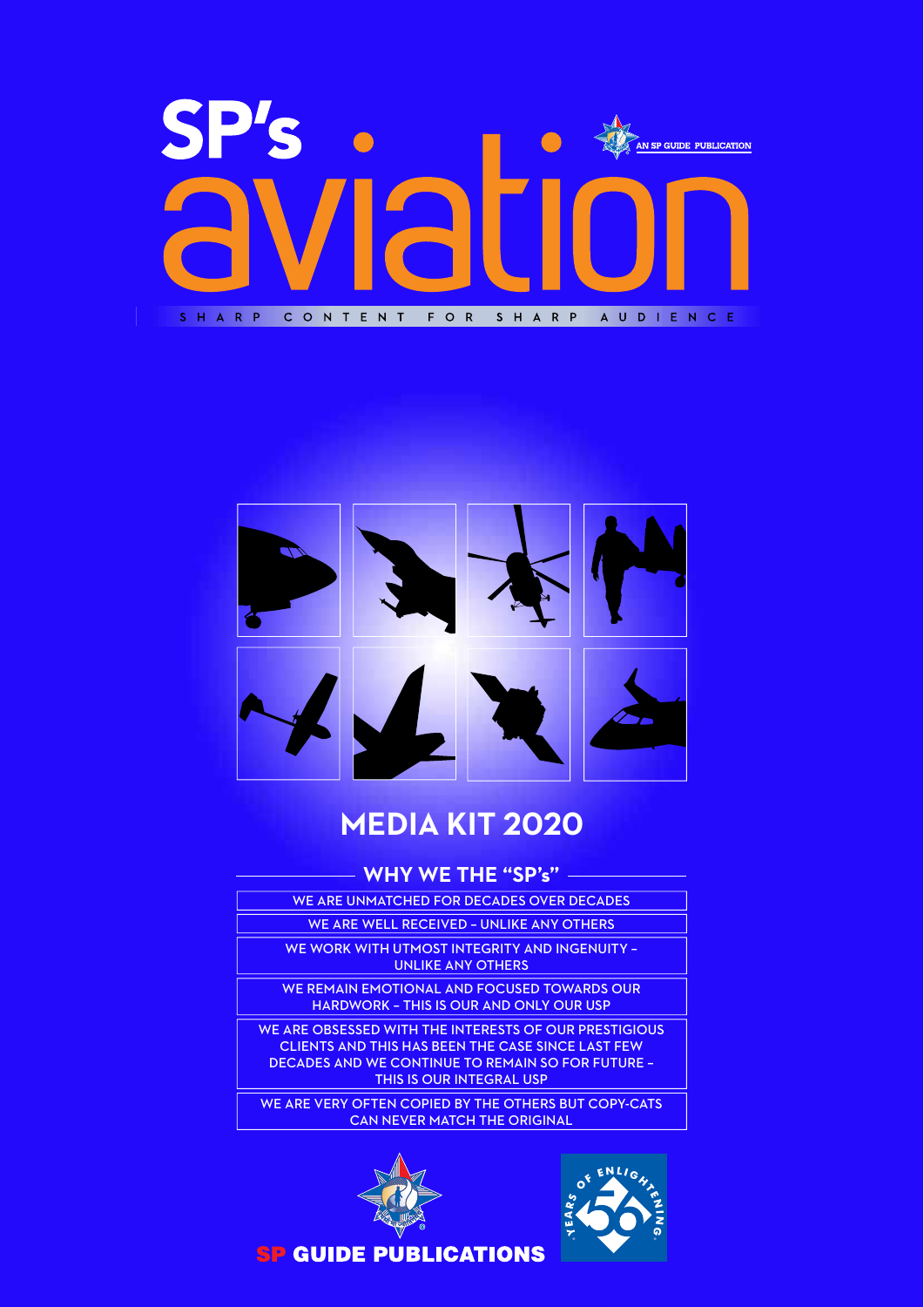# aviation

## **oUR maGazine**

*SP's Aviation*, a leading monthly magazine dedicated to aviation and aerospace, delves into the micro level issues of the sector through a collection of in-depth, incisive and analytical contents, affording readers connectivity to the potentials and challenges that best characterise the ground realities of this booming industry. Since its launch in 1998, *SP's Aviation* has grown tremendously and is now a leading magazine on aviation and aerospace covering the Asia-Pacific region including the Middle East. It offers a unique blend of information to effectively showcase the growth of the aviation industry in this region and the roles of OEMs involved in the industry from different parts of the world.

*SP's Aviation* is an established and a leading source of aviation information. With a focus on Asia, the magazine includes a wide range of aviation and space related issues from around the world on both civil and military aviation. Included in the magazine are the latest developments in commercial aviation, business and general aviation, regional aviation, unmanned systems and military aviation such as fighters, transport, avionics, missiles and weapon systems.

*SP's Aviation* provides an up-to-date and well researched information on the aviation and aerospace sector in an aesthetic manner.



**In a country like India with limited support from the industry and market, initiating 50 years ago (in 1964) publishing magazines relating to Army, Navy and Aviation sectors without any interruption is a commendable job on the part of SP Guide Publications. By this, SP Guide Publications has established the fact that continuing quality work in any field would result in success.**

**— narendra modi, hon'ble Prime minister of india**

## **oUR maRKet**

Aircraft orders from emerging markets confirm that Asia and the Middle East will be the main drivers of growth in global aviation in the next decade. The latest moves from global air shows signal that Asian airlines are keen to expand fleets to meet increasing demand in the region. Aviation industry leaders say Asia will be a driver of growth in coming years. Rising incomes and the emergence of budget carriers have helped create demand and spur growth in air travel among Asians. Boeing has projected that from 2011 to 2030, demand from the

Asia-Pacific region is likely at 11,450 new planes valued at \$1.5 trillion.

The emergence of China and India as global economic and military powers also is expected to contribute to increased demand for new aircraft in the Asia-Pacific region. China's defense budget is estimated to expand at a compound annual growth rate of 19 per cent while the Indian Air Force continues its modernisation by adding equipment and squadrons while investing in development of next generation technologies.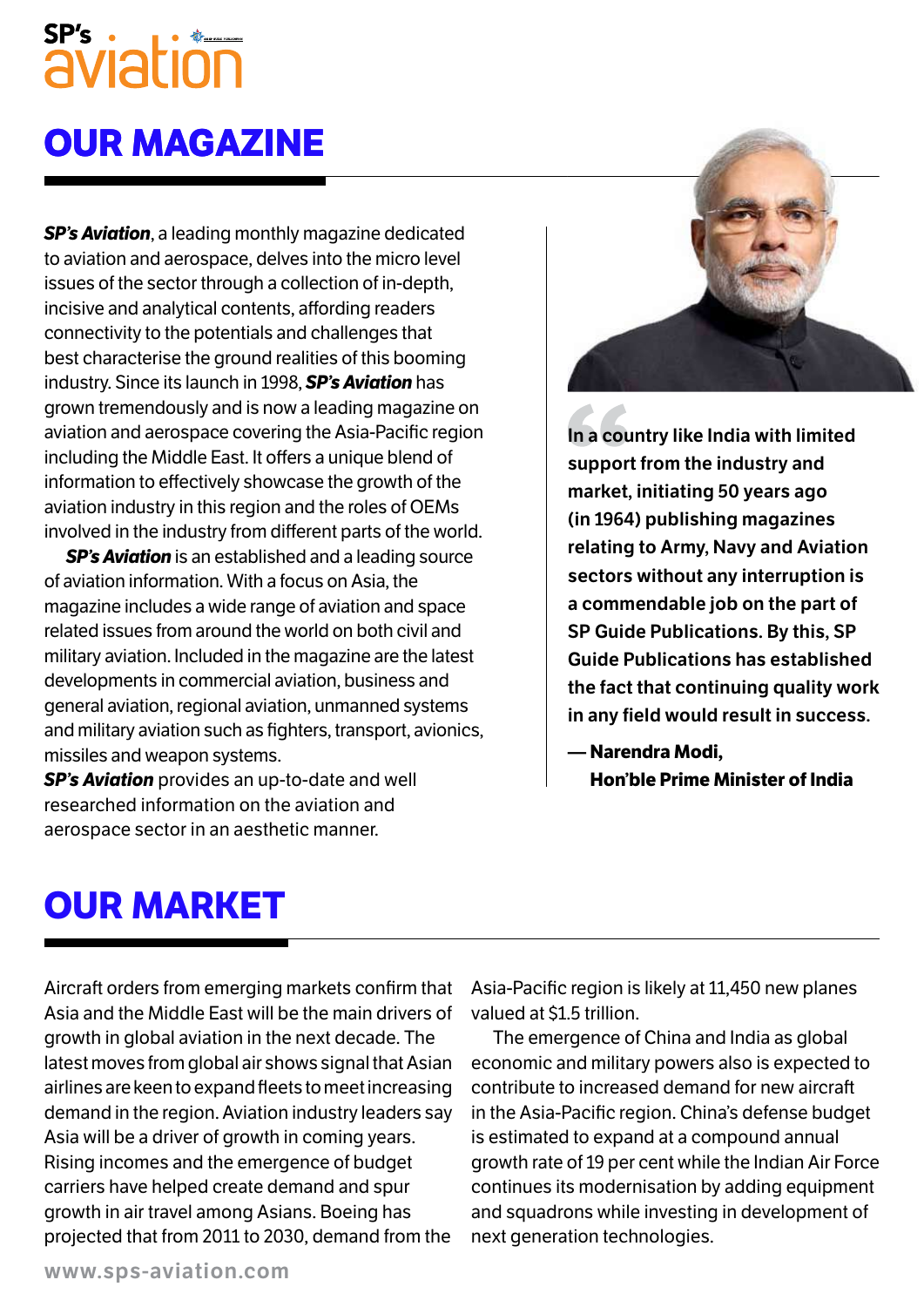

## **aReas CoVeReD**

Everything that happens in the air in technological developments, strategic plans, and modernisation and expansion plans of military aviation and civil aviation sectors. All the manned and unmanned flying machines, the men who fly these machines and those who look after relevant and technical issues on the ground are covered appropriately. Interviews with the top brass of various sectors are also a part of the editorial initiatives.

## **CiRCUlation & ReaDeRshiP**

| <b>Distribution as per regions</b>   | <b>No. of copies</b> |
|--------------------------------------|----------------------|
| <b>Within India</b>                  | 12,675               |
| South Asian countries (except India) | 470                  |
| South East Asia                      | 1,452                |
| Far East Asia + Pacific              | 1,086                |
| Middle East                          | 1,623                |
| Europe + CIS                         | 385                  |
| Americas                             | 561                  |
| <b>Promotional activities</b>        | 600                  |
| <b>Total Circulation</b>             | 18,852               |
| <b>Total Print Run</b>               | 19,000               |
| <b>Readership</b>                    | $1,20,000+$          |





#### **Distribution as per Category**







Within India (Military) Within India (Civil) Outside India (Military) Outside India (Civil)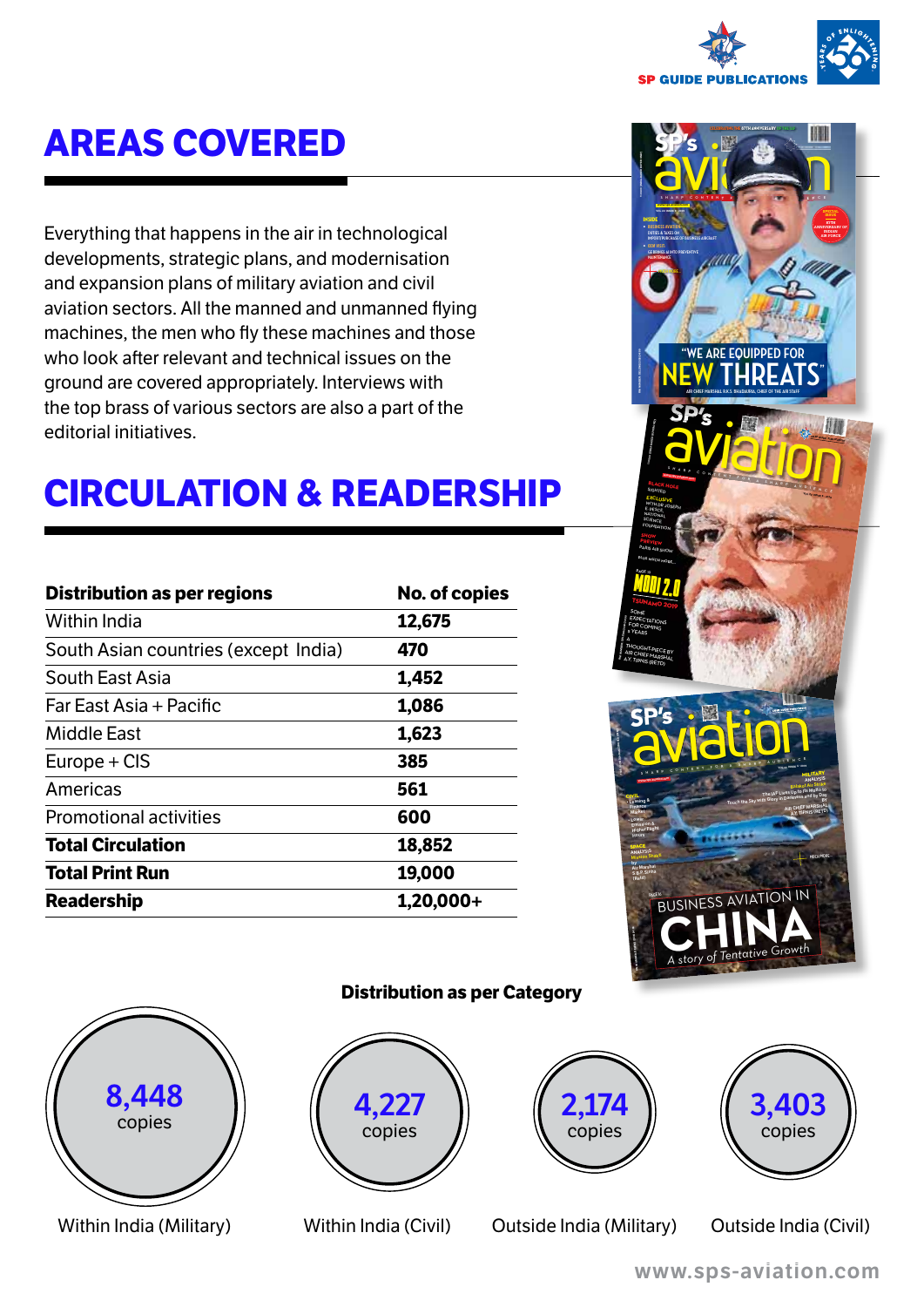## SP's

## **DistRiBUtion as PeR ReGions**



## **ReGional DistRiBUtion**

#### **ASIA-PACIFIC & MIDDLE EAST –** NUMBER OF COPIES: 4,631

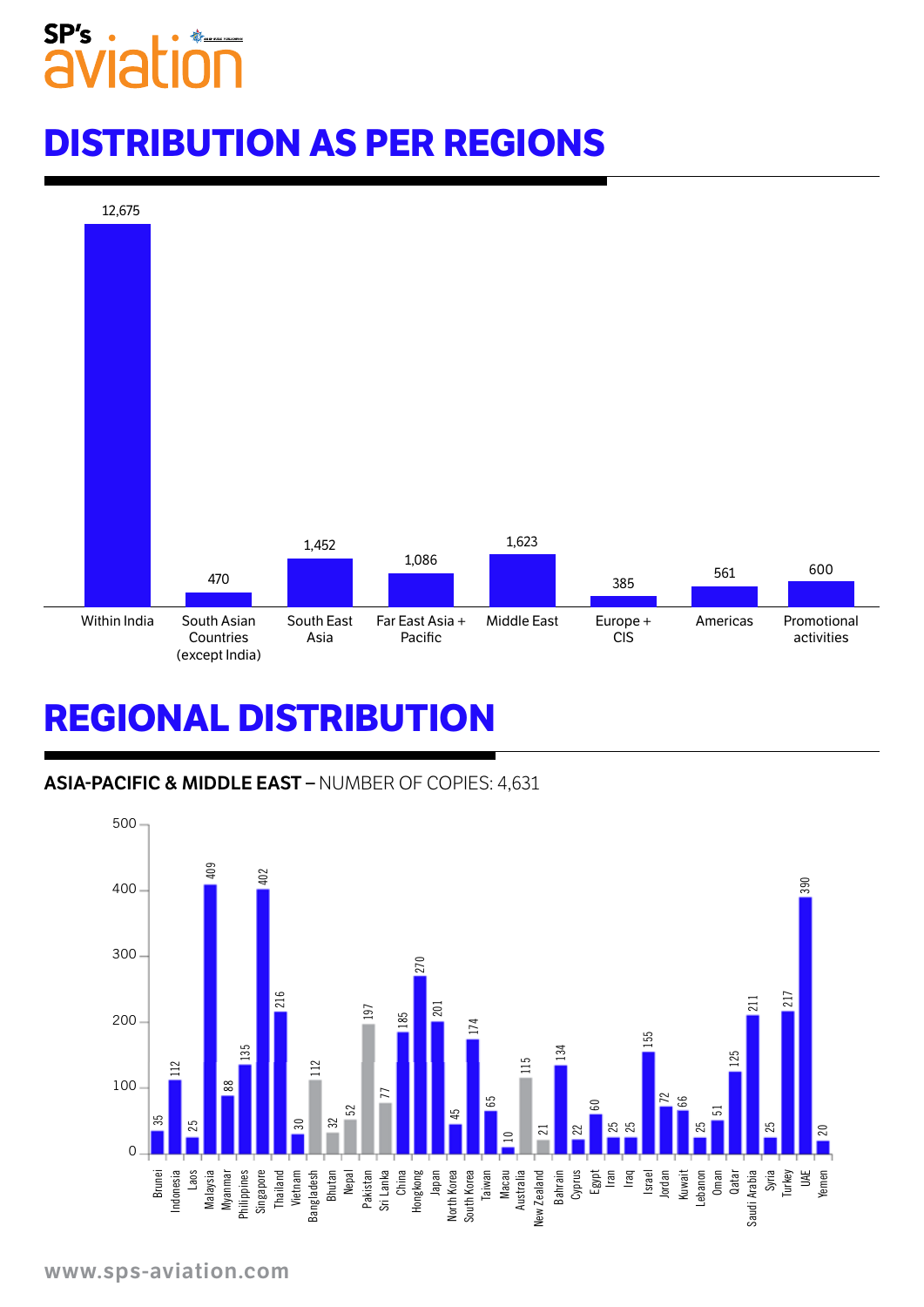

| <b>SP'S AVIATION - SECTOR BREAKDOWN OF READERSHIP</b> |                                                           |                      |                                                              |                      |               |                      |              |  |  |  |
|-------------------------------------------------------|-----------------------------------------------------------|----------------------|--------------------------------------------------------------|----------------------|---------------|----------------------|--------------|--|--|--|
|                                                       | <b>Decision Makers -</b><br><b>CEO and similar levels</b> |                      | <b>Business Leaders -</b><br><b>VP/GM and similar levels</b> |                      | <b>Others</b> |                      | <b>Total</b> |  |  |  |
|                                                       | India                                                     | <b>Outside India</b> | India                                                        | <b>Outside India</b> | India         | <b>Outside India</b> |              |  |  |  |
| Air Force                                             | 311                                                       | 217                  | 2.108                                                        | 738                  | 2.288         |                      | 5.662        |  |  |  |
| Government<br>(Military + Civil)                      | 287                                                       | 368                  | 917                                                          | 698                  | 984           |                      | 3.254        |  |  |  |
| <b>Airlines</b>                                       | 230                                                       | 335                  | 882                                                          | 556                  | 856           | 317                  | 3.176        |  |  |  |
| <b>Business Aviation</b>                              | 382                                                       | 302                  | 667                                                          | 535                  | 758           | 310                  | 2.954        |  |  |  |
| Industry                                              | 410                                                       | 374                  | 825                                                          | 611                  | 770           | 216                  | 3.206        |  |  |  |
| <b>Total</b>                                          | 1.620                                                     | 1,596                | 5,399                                                        | 3,138                | 5,656         | 843                  | 18,252       |  |  |  |

### **SP's Aviation - Sector Breakdown of Readership (in Percentage)**

|                                  | <b>Decision Makers -</b><br><b>CEO and similar levels</b> |                      | <b>Business Leaders -</b><br><b>VP/GM and similar levels</b> |               | <b>Others</b> |                      | <b>Total</b> |
|----------------------------------|-----------------------------------------------------------|----------------------|--------------------------------------------------------------|---------------|---------------|----------------------|--------------|
|                                  | India                                                     | <b>Outside India</b> | India                                                        | Outside India | India         | <b>Outside India</b> |              |
| Air Force                        | 1.70                                                      | 1.19                 | 11.55                                                        | 4.04          | 12.54         |                      | 31.02        |
| Government<br>(Military + Civil) | 1.57                                                      | 2.02                 | 5.02                                                         | 3.82          | 5.39          |                      | 17.83        |
| <b>Airlines</b>                  | 1.26                                                      | 1.84                 | 4.83                                                         | 3.05          | 4.69          | 1.74                 | 17.40        |
| <b>Business Aviation</b>         | 2.09                                                      | 1.65                 | 3.65                                                         | 2.93          | 4.15          | 1.70                 | 16.18        |
| Industry                         | 2.25                                                      | 2.05                 | 4.52                                                         | 3.35          | 4.22          | 1.18                 | 17.57        |
| <b>Total</b>                     | 8.88                                                      | 8.74                 | 29.58                                                        | 17.19         | 30.99         | 4.62                 | 100.00       |

## **testimonials**

...over the years, has created a niche for itself on matters relating to aviation, defence and security among the stakeholders.

**— Arun Jaitley, Former Minister of Defence, India** *(Minister of Defence from May 16-November 9, 2014)*

It is heartening to know that SP Guide Publications, New Delhi is publishing several magazines regarding civil aviation and defence sectors.

#### **— Yogi Adityanath, Chief Minister, Uttar Pradesh, India**

My best wishes to *SP's Aviation* team for informative & credible reporting. On behalf of all Air Warriors I compliment *SP's Aviation* team for the special issue on Air Force Day and wish them success in all their future endeavours.

#### **— Air Chief Marshal B.S. Dhanoa, Chief of the Air Staff, India**

...has played a stellar role in promoting public awareness about the Indian armed forces and highlighting the achievements of IAF through an array of well researched publications. On behalf of all air-warriors, I compliment *SP's Aviation* team.

#### **— Air Chief Marshal Arup Raha, Former Chief of the Air Staff, India**

My compliments and best wishes to the Editorial Board and staff of *SP's Aviation* for their reporting on the IAF and the excellent work that it is doing in the service of the Nation.

#### **— Air Chief Marshal N.A.K. Browne, Former Chief of the Air Staff, India**

The details and the analysis provided by the magazine make for informative and interesting reading.

#### **— Air Chief Marshal P.V. Naik, Former Chief of the Air Staff, India**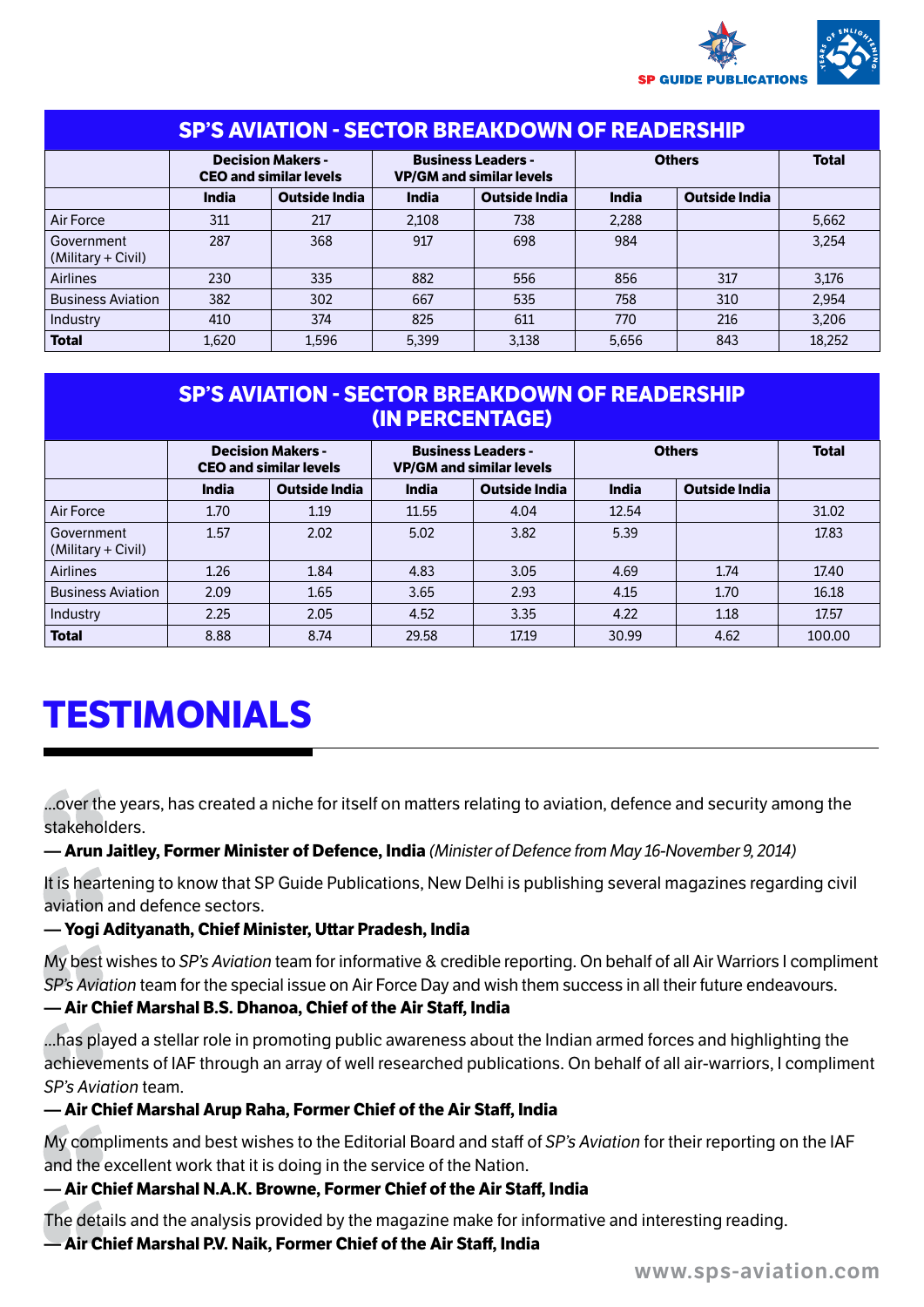## $SP's$ . se's iation

## **Advertisers' Reference**

**SP's Aviation** has emerged as the advertisers' undisputed medium of choice for reaching the Aerospace decision makers in Asia, Pacific and the Middle-East.

#### **Brazil**

Embraer Defence Division Embraer Commercial Jets Embraer Executive Jets

#### **Canada**

 Bombardier Business Jets Dvn Bombardier Regional Aircraft Dvn Bombardier Specialised & Amphibious Aircraft **CAF** Cobham

#### **Czech Republic**

Aero Vodochody

#### **France**

ATR CFM International Dassault Aviation Dassault Aviation Falcon Eurocopter MBDA Rafale International Sagem Safran **Silvercrest** Snecma Turbomeca

#### **Germany**

Airbus Defence & Space EADS Eurofighter Eurojet Lufthansa Technik Siemens

#### **India**

Bharat Electronics Bharat Earth Movers Hindustan Aeronautics Indo Pacific Aviation Limited Mahindra Aerospace Nova Integrated Systems Pawan Hans Helicopters PDA Trade Fairs Samtel

#### **Israel**

Elbit Systems Elisra El-Op Israel Aerospace Industries Corporate Israel Aerospace Industries Elta Dvn Israel Aerospace Industries Lahav Dvn Israel Aerospace Industries Malat Dvn Israel Aerospace Industries MLM Dvn Israel Military Industries Rada Electronics Rafael Tadiran Communications

#### **Italy**

AgustaWestland Alenia Aeronautica Elettronica Finmeccanica Selex Communications Selex Galileo

#### **Netherlands**

Terma

#### **Russia/ CIS**

Almaz-Antey Izhmash KBP Instrument Design Bureau MiG 'RAC' Ramenskoye Rosvoorouzhenie/ Rosoboronexport Salut Sukhoi Civil Aircraft Sukhoi Superjet100 Tactical Missiles Corp Ulianovsk Mech Plant United Aircraft Corporation Yakovlev Design Bureau

#### **Switzerland**

Breitling Pilatus

#### **South Africa**

Armscor Cumulus Denel

#### **Spain**

Airbus Military EADS CASA Indra

#### **Sweden**

Gripen Saab Military Aircraft

#### **Turkey**

Aselsan

#### **United Kingdom**

British Aerospace Rolls-Royce Wallop Defence

#### **USA**

**Beechcraft** Boeing Commercial Aircraft Dvn Boeing F-18 Dvn Boeing Helicopters Dvn Boeing IDS Boeing Multi-Mission Aircraft Dvn Cessna **FlightSafety** Ford GE General Atomics Aeronautical Systems Global Jet Capital Gulfstream Hawker Beechcraft Honeywell Honda Aircraft Company ITT Industries L3 Technologies Lockheed Martin Aeronautical Systems Lockheed Martin Corporate Northrop Grumman Electronic Sys Northrop Grumman Integrated Sys Pratt & Whitney Raytheon Rockwell Collins TEAC Aerospace Technologies **Telephonics** United Technologies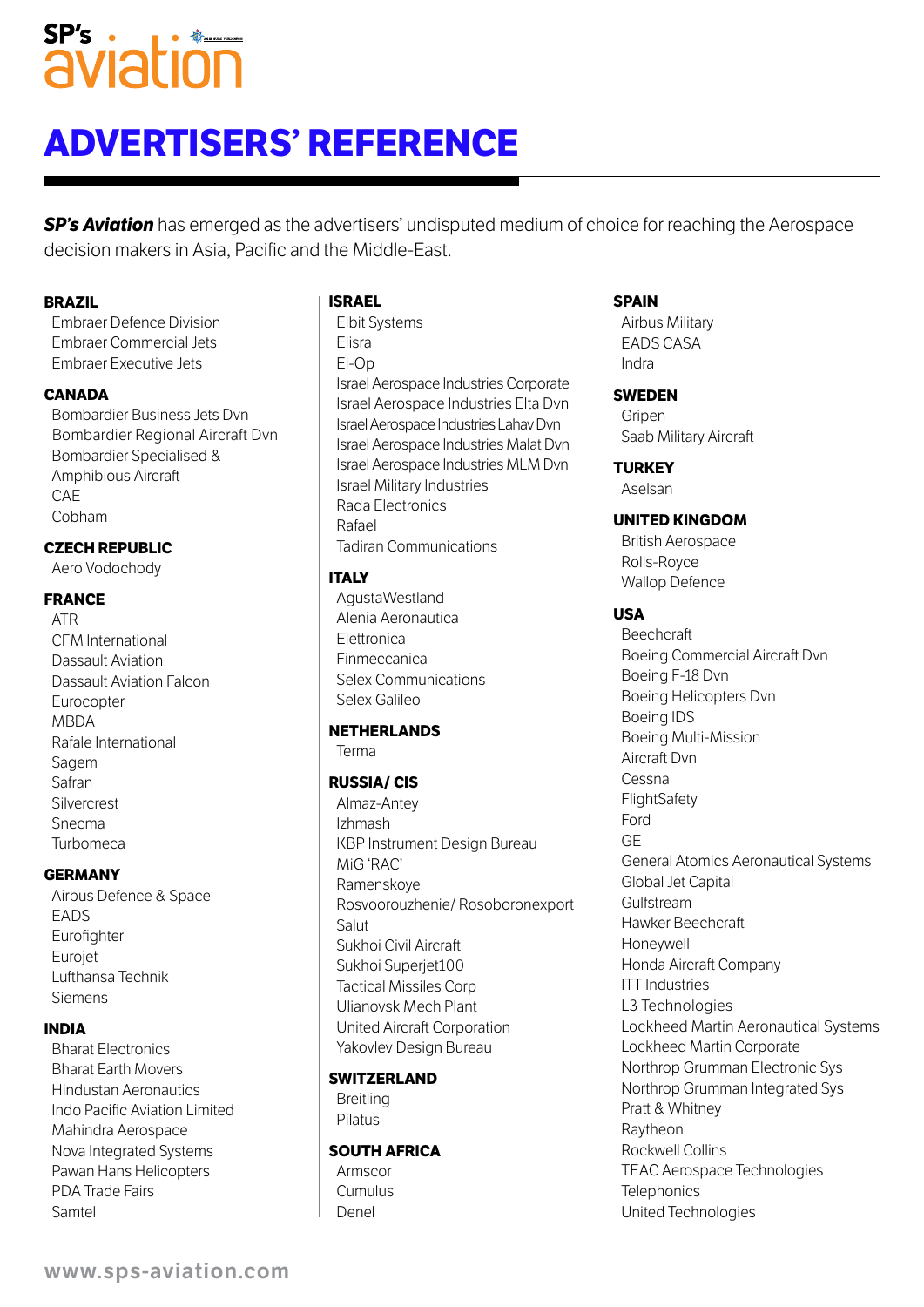

## **aD sPeCs**



#### Full Page: Trim area  $= 210$ mm x 267mm;  $(With 5mm bled = 220mm x 277mm)$



Full Page Print area = 180mm x 226mm Half Page Vertical with bleed Trim area  $= 103$ mm x 267mm; (with 5mm bleed =  $113$ mm x 277mm) Half Page Horizontal with blood Trim area  $= 210$ mm  $\times 131$ mm; (with 5mm bleed =  $220$ mm  $\times$  137mm) Half Page Horizontal Print area = 180mm x 112mm



Half Page Vertical Print area  $= 89$ mm y 226mm



Quarter Page Print area = 89mm x 112mm



Double Spread Half Page with bloom Trim area  $=$  420mm  $\times$  131mm;  $(with 5mm = 430mm \times 137mm)$ 



Double Spread Half Page Print area = 420mm x 112mm

Full Page Double Spread: Print area = 226 x 390 Bleed area = 267 x 420 Inside 2, 3 Cover Stretch: 267 x 420

#### **Material Specifications**

- $\bullet$  Only High-Resolution PDFs need to be submitted.
- **PDFs' mode must pertain to only standard process colours, i.e. CMYK.**
- The PDFs should have colour identification clearly indicated outside the bleed area.
- Accurate corner and centre marks also need to appear clearly.
- Bleed advertisements to have extra trimming margin of 5mm on all the four sides.
- All salient and live matter (not intended to be cut) should be at least 15mm inside from the trim edges.
- Dimensions must correspond to the information as above.

#### **additional information**

Frequency: Monthly

Paper: Cover - 135 gsm Super Fine Art paper; Text - 90/100 gsm Super Fine Art paper

## **teRms & ConDitions**

- **Publishers reserve the right to accept or refuse any advertisement without reason or notice.**
- All the advertising prices (given separately) are subject to cancellation without notice.
- Should the advertiser or its agency fail to supply the printing material by the specified dates for submission, then the Publishers reserve the right to charge the full cost of the advertisement booked.
- All production work handled by the Publishers including reproduction from complete artwork/monochrome or reduction upto the specified size will be carried out at the cost and charged to the advertisers.
- Advertising Agency Commission as per usual and acceptable norms.
- Payments should be made either through Bank Transfer or Bank Draft in favour of **SP GUIDE PUBLICATIONS PVT LTD**, India within 30 days of receipt of invoice.